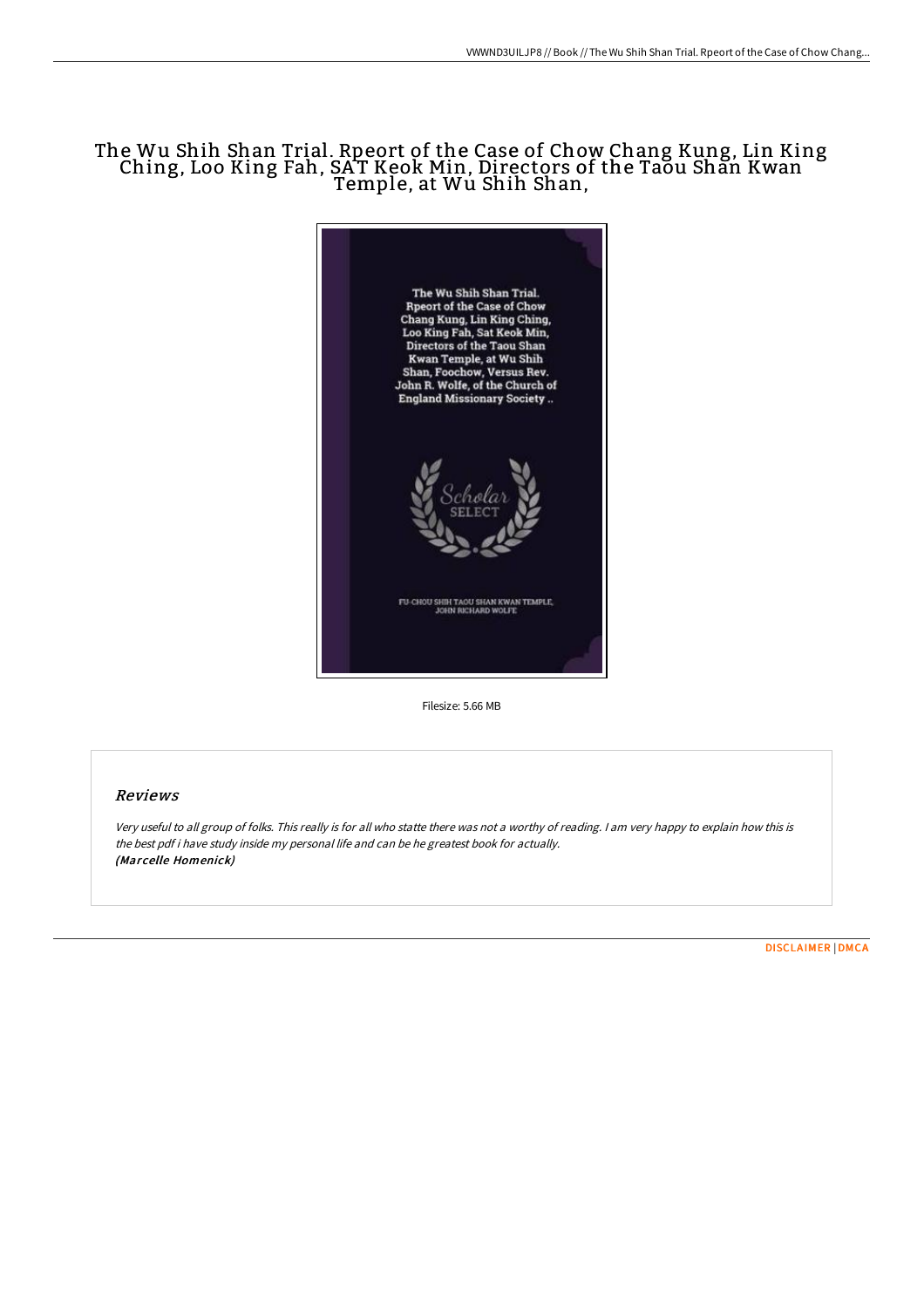## THE WU SHIH SHAN TRIAL. RPEORT OF THE CASE OF CHOW CHANG KUNG, LIN KING CHING, LOO KING FAH, SAT KEOK MIN, DIRECTORS OF THE TAOU SHAN KWAN TEMPLE, AT WU SHIH SHAN,



To read The Wu Shih Shan Trial. Rpeort of the Case of Chow Chang Kung, Lin King Ching, Loo King Fah, SAT Keok Min, Directors of the Taou Shan Kwan Temple, at Wu Shih Shan, PDF, make sure you click the button below and download the document or have accessibility to other information which are in conjuction with THE WU SHIH SHAN TRIAL. RPEORT OF THE CASE OF CHOW CHANG KUNG, LIN KING CHING, LOO KING FAH, SAT KEOK MIN, DIRECTORS OF THE TAOU SHAN KWAN TEMPLE, AT WU SHIH SHAN, book.

Palala Press, United States, 2015. Hardback. Book Condition: New. 234 x 156 mm. Language: English . Brand New Book \*\*\*\*\* Print on Demand \*\*\*\*\*.This work has been selected by scholars as being culturally important, and is part of the knowledge base of civilization as we know it. This work was reproduced from the original artifact, and remains as true to the original work as possible. Therefore, you will see the original copyright references, library stamps (as most of these works have been housed in our most important libraries around the world), and other notations in the work.This work is in the public domain in the United States of America, and possibly other nations. Within the United States, you may freely copy and distribute this work, as no entity (individual or corporate) has a copyright on the body of the work.As a reproduction of a historical artifact, this work may contain missing or blurred pages, poor pictures, errant marks, etc. Scholars believe, and we concur, that this work is important enough to be preserved, reproduced, and made generally available to the public. We appreciate your support of the preservation process, and thank you for being an important part of keeping this knowledge alive and relevant.

A Read The Wu Shih Shan Trial. Rpeort of the Case of Chow Chang Kung, Lin King Ching, Loo King Fah, SAT Keok Min, [Director](http://digilib.live/the-wu-shih-shan-trial-rpeort-of-the-case-of-cho.html)s of the Taou Shan Kwan Temple, at Wu Shih Shan, Online

[Download](http://digilib.live/the-wu-shih-shan-trial-rpeort-of-the-case-of-cho.html) PDF The Wu Shih Shan Trial. Rpeort of the Case of Chow Chang Kung, Lin King Ching, Loo King Fah, SAT Keok Min, Directors of the Taou Shan Kwan Temple, at Wu Shih Shan,